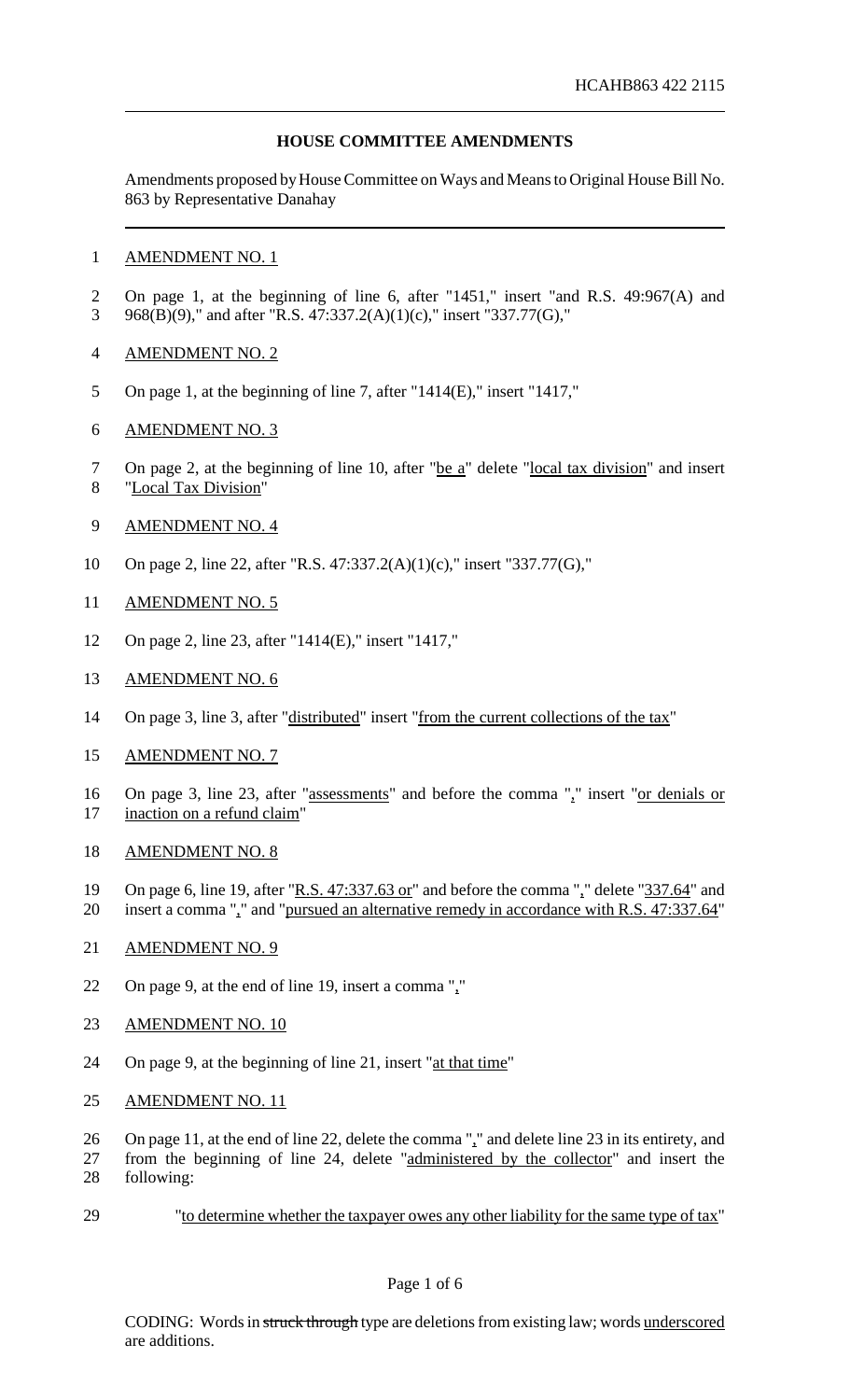# AMENDMENT NO. 12

On page 12, between lines 13 and 14, insert the following:

 "G. A claim for a refund or credit in a properly addressed envelope with sufficient postage delivered by the United States Postal Service is deemed filed by the taxpayer and received by the collector on the date postmarked by the United States Postal Service. Additionally, a claim for refund or credit is deemed filed by 7 the taxpayer and received by the collector through any means provided for by any regulation promulgated pursuant to R.S. 47:337.97 through 337.100."

- AMENDMENT NO. 13
- 10 On page 13, line 3, after "ordering the" delete "refunding" and insert "refund" and after "overpayment or" insert "ordering"
- AMENDMENT NO. 14
- 13 On page 13, line 4, after "interest," delete "and penalty" and insert "penalty, attorney fees, and other amounts"
- AMENDMENT NO. 15
- 16 On page 14, line 1, after "calendar" change "day" to "days"
- AMENDMENT NO. 16
- 18 On page 17, at the beginning of line 12, after "A." insert " $(1)$ "
- AMENDMENT NO. 17
- 20 On page 17, line 13, after "Appeals." insert
- "(2)"
- AMENDMENT NO. 18
- On page 17, between lines 15 and 16, insert the following:
- "(3) The member appointed pursuant to R.S. 47:1402(D) shall be the hearing 25 judge of the Local Tax Division of the board. For the purposes of the Local Tax Division, the judge shall exercise all jurisdiction, authority, and powers of the board and its chairman, including the hearing of cases to be adjudicated in the division and 28 the rendering of orders and judgments in such cases. The remainder of the board may temporarily exercise these functions during any vacancy in this appointment, but may only hear and render judgment in a case in the division if this appointment remains vacant for more than ninety days."
- AMENDMENT NO. 19
- On page 17, at the beginning of line 27, delete "case" and insert "pre-trial matter"
- AMENDMENT NO. 20
- On page 18, between lines 4 and 5, insert the following:
- $\frac{36}{26}$  (3)(3)(3) Upon the joint motion of all parties in any matter, or pursuant to an election made by the local collector in accordance with the provisions of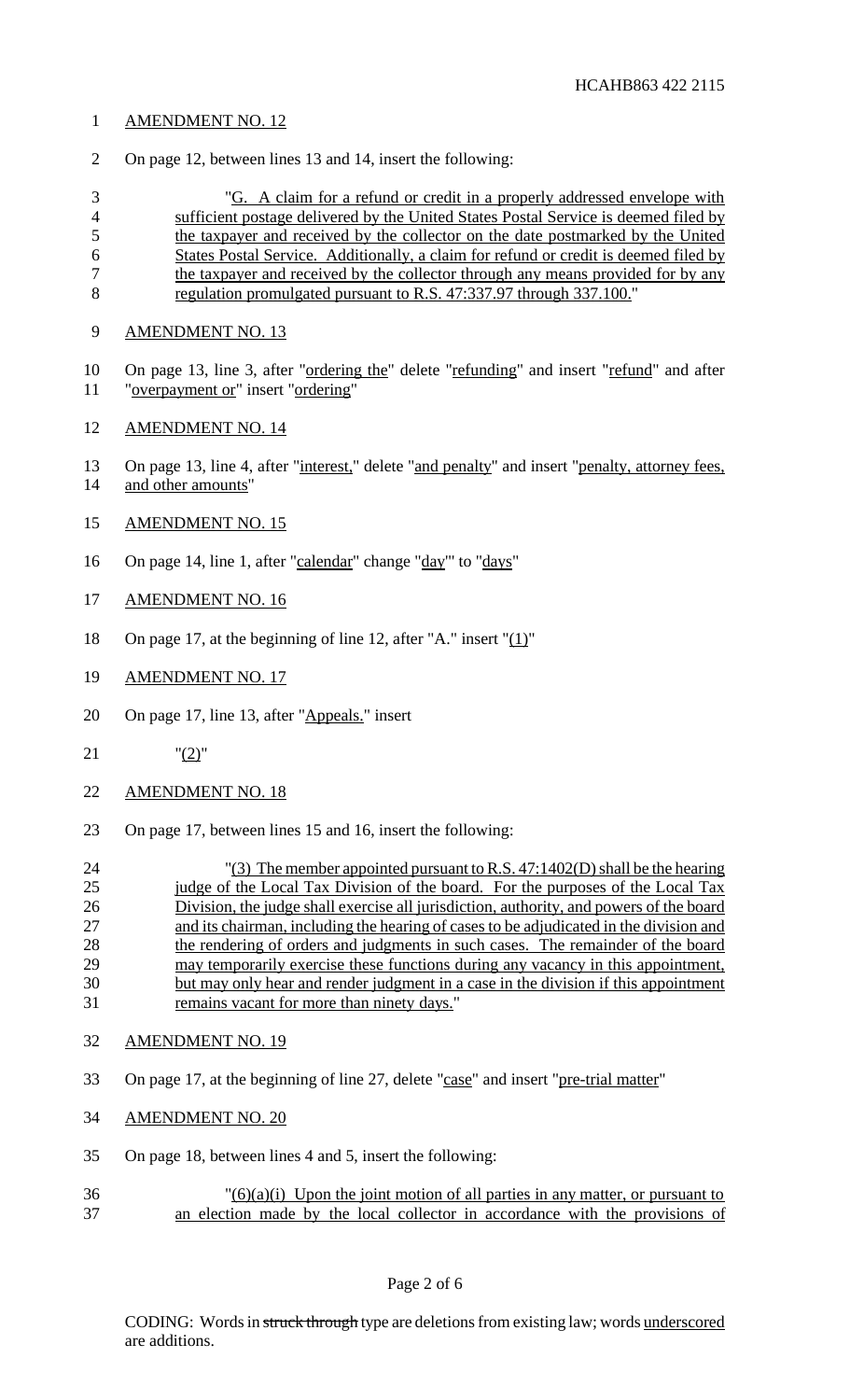board's Local Tax Division. (ii) A case designated to be heard in the Local Tax Division shall be 4 adjudicated as provided for in RS. 47:1403(A)(3). (iii) A case designated to be heard in the Local Tax Division may thereafter instead be heard and adjudicated by the entire board only upon the joint motion of 7 all parties. However, any board member may exercise the powers granted in R.S. 47:1408, and the chairman may issue other non-dispositive orders concerning cases in the division upon the joint motion of all parties or, in the absence of and at the 10 direction of the hearing judge. (b) A local collector may elect in advance to have all cases against that local collector heard in the Local Tax Division. Such election shall be made, or repealed, in the form of an affidavit executed by the local collector. The affidavit shall be 14 effective only for those cases filed with the board against that local collector at least ninety days after the filing of the affidavit with the board's secretary-clerk. The secretary-clerk shall publish a list on the board's website identifying the respective dates on which any such affidavits were filed." AMENDMENT NO. 21 20 On page 18, line 18, after " $\underline{B(1)}$ " delete "In any case against the state collector, the" and<br>21 insert "The" insert "The" AMENDMENT NO. 22 On page 18, delete lines 21 and 22 in their entirety and insert the following: "(2) Upon the request of any party, the board shall issue written reasons in 25 addition to its judgment in a case." AMENDMENT NO. 23 On page 19, between lines 13 and 14, insert the following: "§1417. Recusal; board members A. In accordance with the provisions of the Louisiana Code of Civil Procedure, a board member may voluntarily recuse himself and withdraw from any proceeding in which he cannot accord a fair and impartial hearing or consideration. 33 B.(1) Any party may also request the recusal of a board member by filing a motion for recusal promptly upon learning of the basis for the disqualification, stating with particularity the grounds upon which it is claimed that a fair and impartial hearing cannot be accorded. (2) The issue shall be determined promptly by the remaining board members in accordance with the rules of the LouisianaCode of Civil Procedure concerning the recusal of district judges. C.(1) Upon the entry of an order of recusal concerning a board member or members, the remaining board members may hear and decide the case, or the chairman may assign the case to be heard in accordance with R.S. 47:1403(B)(2), and the board member acting as hearing judge shall render the judgment of the board.

Subparagraph (b) of this Paragraph, a case filed with the board shall be heard in the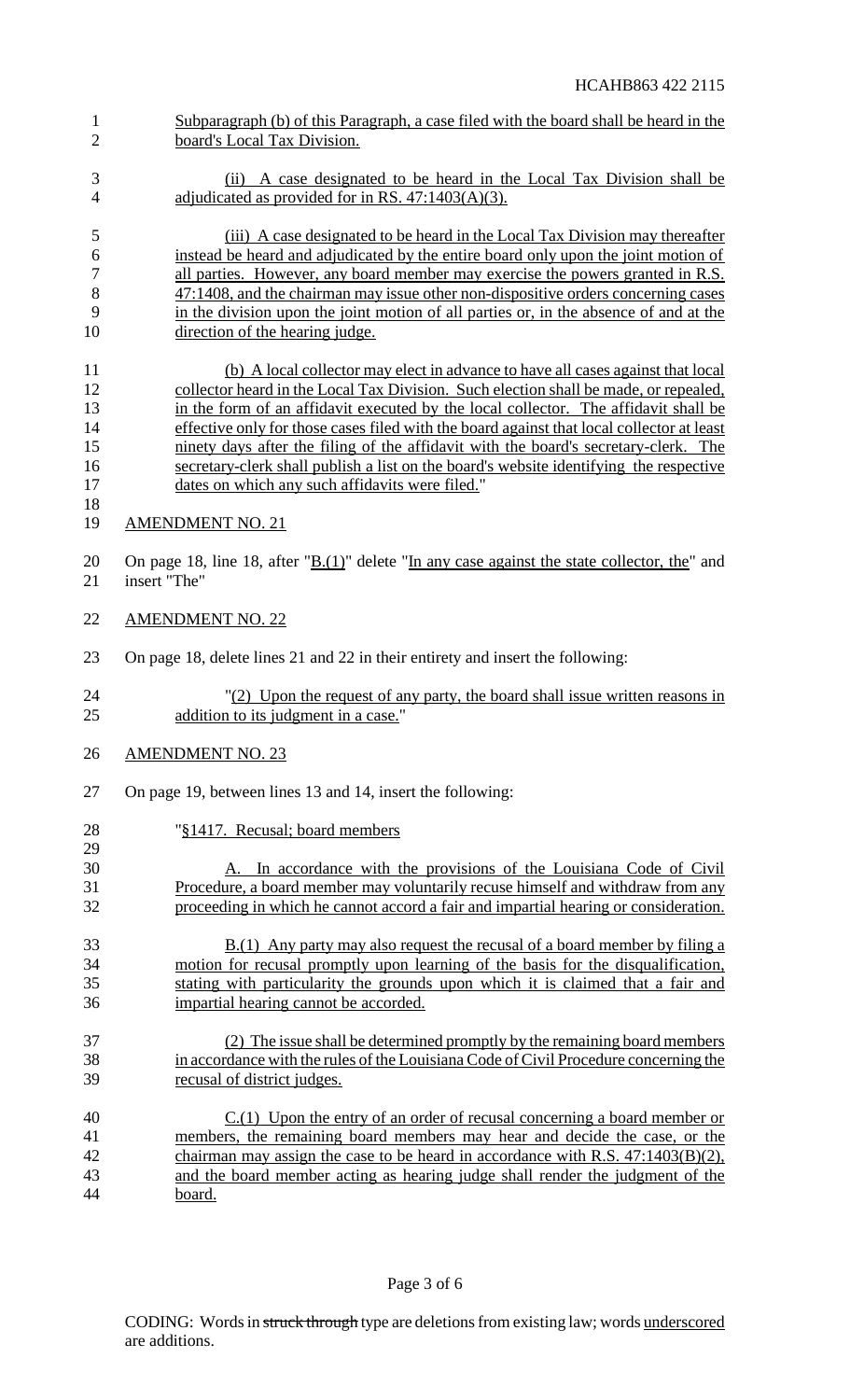(2) If all board members are recused, the chairman shall promptly notify the chief justice of the Louisiana Supreme Court, who shall appoint a retired judge to adjudicate the case as a hearing judge ad hoc for the board and to render the 4 judgment of the board in the matter. For purposes of this Subsection, any person who has held office as a judge pursuant to Article V, Section 22 of the Constitution of Louisiana may be appointed. The retired judge shall be compensated pursuant to R.S. 11:1384 from funds available to the board, and these expenses may be assessed 8 as costs.

 (3) Upon entry of an order of recusal concerning the board member presiding 11 over a case in the Local Tax Division, the case shall be reassigned to be heard in 12 accordance with Paragraph (2) of this Subsection, or, upon a joint motion of all 13 parties it may either be heard pursuant to Paragraph (1) of this Subsection or be 14 transferred to the district court of proper venue.

 D. Notwithstanding any provision of law to the contrary, including Chapter 15 of Title 42 of the Revised Statutes of 1950, as amended, if any member of the 17 board is recused from a case pursuant to this Section, he may continue to serve as a member of the board while the remainder of the board adjudicates a taxpayer's appeal or claim, but the board member shall have no participation or involvement in any case in which he is recused."

21 AMENDMENT NO. 24

- 22 On page 21, line 17, after "taxpayer" insert "or collector"
- AMENDMENT NO. 25
- 24 On page 22, line 6, after " $a$ " insert "sales and use"
- AMENDMENT NO. 26

26 On page 24, at the beginning of line 2, delete "Whenever" and insert "Except as otherwise provided by law, whenever"

AMENDMENT NO. 27

- On page 24, at the beginning of line 12, after "Section 3." insert the following:
- "R.S. 49:967(A) and 968(B)(9) are hereby amended and reenacted to read asfollows:
- §967. Exemptions from provisions of Chapter

 A. Chapter 13 of Title 49 of the Louisiana Revised Statutes of 1950 shall not be applicable to the Board of Tax Appeals, the Department of Revenue, with the exception of the Louisiana Tax Commission that shall continue to be governed by this Chapter in its entirety, unless otherwise specifically provided by law, and the administrator of the Louisiana Employment Security Law; however, the provisions of R.S. 49:951(2), (4), (5), (6), and (7), 952, 953, 954, 954.1, 968, 969, and 970 shall 39 be applicable to such board, department, and administrator.

- 40 \* \* \* \*
- §968. Review of agency rules; fees

42 \* \* \* \*

## Page 4 of 6

CODING: Words in struck through type are deletions from existing law; words underscored are additions.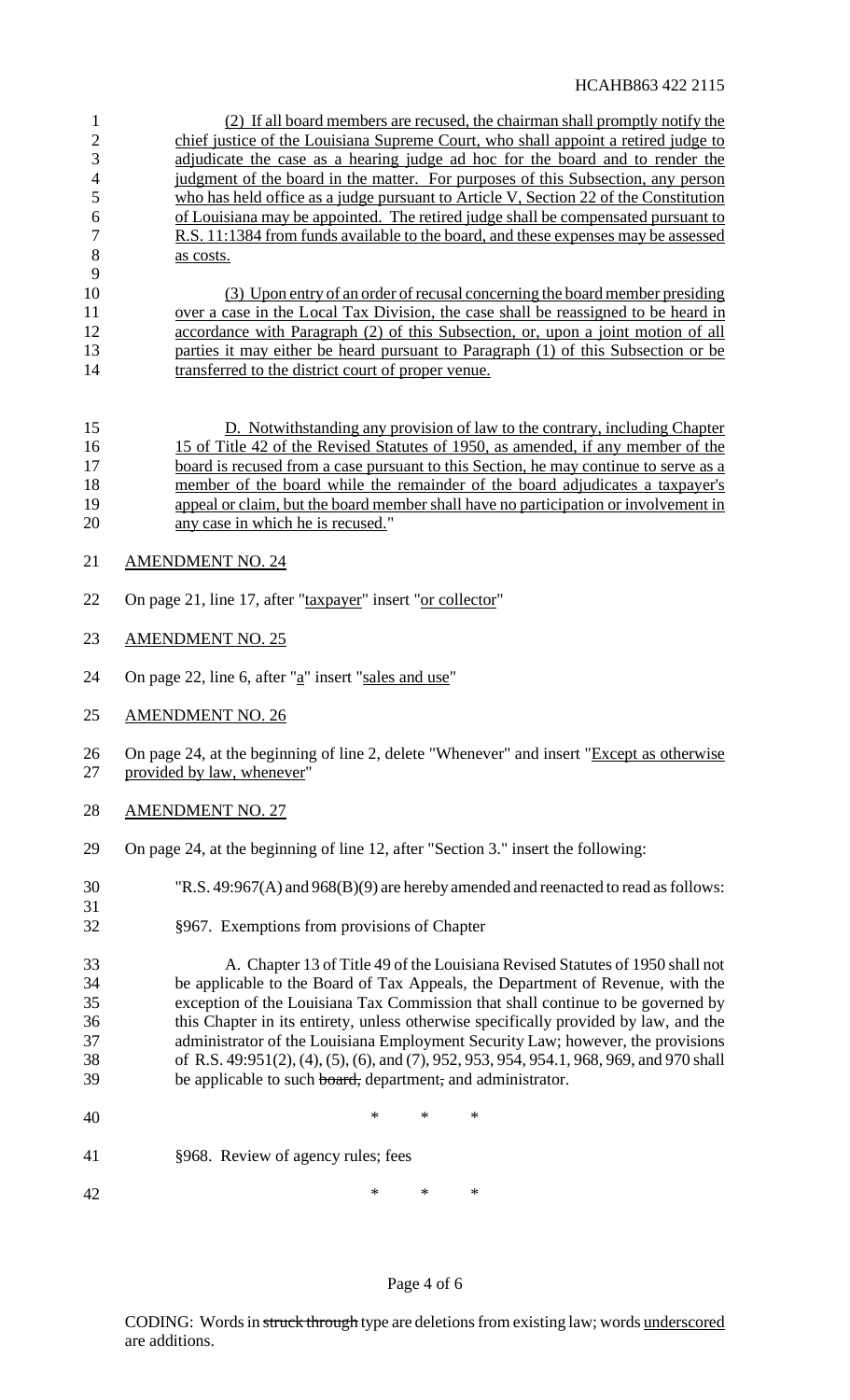#### HCAHB863 422 2115

 B. Prior to the adoption, amendment, or repeal of any rule or the adoption, increasing, or decreasing of any fee, the agency shall submit a report relative to such proposed rule change or fee adoption, increase, or decrease to the appropriate standing committees of the legislature and the presiding officers of the respective houses as provided in this Section. The report shall be so submitted on the same day the notice of the intended action is submitted to the Louisiana Register for 7 publication in accordance with R.S. 49:953(A)(1). The report shall be submitted to each standing committee electronically if electronic means are available. If no electronic means are available, the reportshall be submitted at the committee's office in the state capitol by certified mail with return receipt requested or by messenger who shall provide a receipt for signature. The electronic receipt by the committee, return receipt or the messenger's receipt shall be proof of receipt of the report by the committee. \* \* \*

 (9) The Department of Civil Service and all of the agencies made a part of it shall submit the report to the House Committee on House and Governmental 17 Affairs and the Senate Committee on Senate and Governmental Affairs; however, the Board of Tax Appeals shall submit the report to the House Committee on Ways and Means and the Senate Committee on Revenue and Fiscal Affairs.

- $*$  \* \* \*
- Section 4."
- AMENDMENT NO. 28
- On page 24, at the beginning of line 14, change "Section 4." to "Section 5."
- AMENDMENT NO. 29
- On page 24, at the beginning of line 21, change "Section 5." to "Section 6."
- AMENDMENT NO. 30
- On page 25, at the beginning of line 1, change "Section 6." to "Section 7."
- AMENDMENT NO. 31
- On page 25, between lines 7 and 8, insert the following:

 "Section 8. The one hundred eighty day deadline to appeal a local collector's inaction on a refund claim to the Board of Tax Appeals pursuant to R.S. 47:81(A)(2) shall not restrict any appeal filed with the Board of Tax Appeals prior to January 1, 2015.

### Section 9. Any case filed with the Board of Tax Appeals against a local collector prior to January 1, 2015, shall be heard in the board's Local Tax Division pursuant to the provisions ofR.S. 47:1403(6)(a) unlessthe local collectorin itsinitial answer to the taxpayer's petition prays to have the case heard by the entire board."

- AMENDMENT NO. 32
- On page 25, at the beginning of line 8, change "Section 7." to "Section 10."
- AMENDMENT NO. 33
- On page 25, at the beginning of line 10, change "Section 8." to "Section 11."